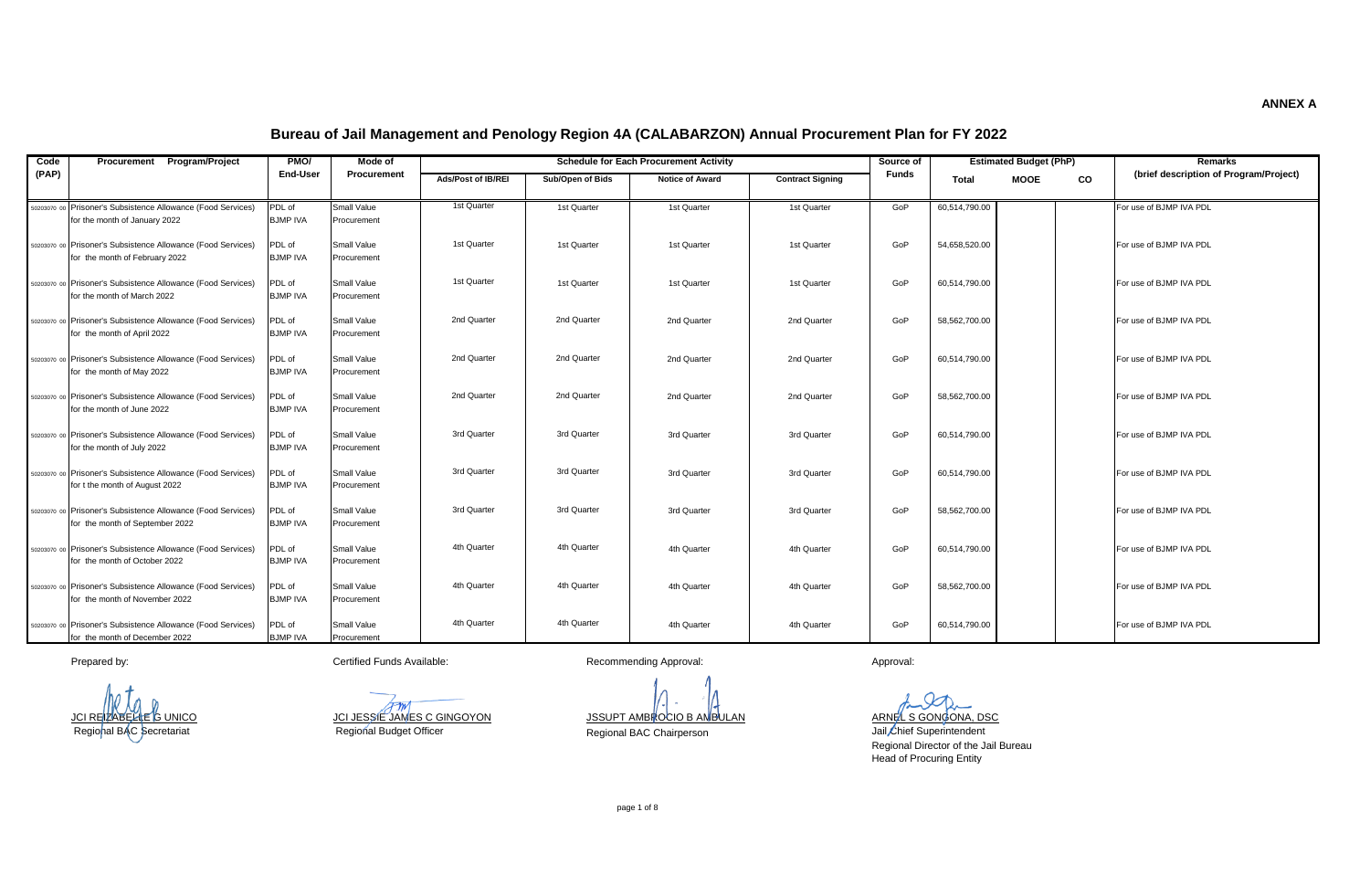| Code  | Procurement Program/Project                                   | PMO/                      | <b>Mode of Procurement</b> |                    |                  | <b>Schedule for Each Procurement Activity</b> |                         | Source of    |               | <b>Estimated Budget (PhP)</b> |    | Remarks                                            |
|-------|---------------------------------------------------------------|---------------------------|----------------------------|--------------------|------------------|-----------------------------------------------|-------------------------|--------------|---------------|-------------------------------|----|----------------------------------------------------|
| (PAP) |                                                               | End-User                  |                            | Ads/Post of IB/REI | Sub/Open of Bids | <b>Notice of Award</b>                        | <b>Contract Signing</b> | <b>Funds</b> | Total         | <b>MOOE</b>                   | CO | (brief description of Program/Project)             |
|       | 50203070 00 Procurement of Drugs and Medicines                | <b>BJMP</b>               | Competitive                | Dec-21             | 1st Quarter      | 1st Quarter                                   | 1st Quarter             | GoP          | 10,500,000.00 |                               |    | For use of BJMP IVA (CALABARZON) PDL and Personnel |
|       | 01-2022-01M                                                   | CALABARZON                | Bidding                    |                    |                  |                                               |                         |              |               |                               |    |                                                    |
|       | 50203070 00 Procurement of Drugs and Medicines<br>01-2022-02M | <b>BJMP</b><br>CALABARZON | Competitive<br>Bidding     | 1st Quarter        | 1st Quarter      | 1st Quarter                                   | 1st Quarter             | GoP          | 10.200.000.00 |                               |    | For use of BJMP IVA (CALABARZON) PDL and Personnel |
|       | 50203070 00 Procurement of Drugs and Medicines<br>01-2022-03M | <b>BJMP</b><br>CALABARZON | Competitive<br>Bidding     | 1st Quarter        | 1st Quarter      | 1st Quarter                                   | 1st Quarter             | GoP          | 10,147,500.00 |                               |    | For use of BJMP IVA (CALABARZON) PDL and Personnel |
|       | 50203070 00 Procurement of Drugs and Medicines<br>01-2022-04M | <b>BJMP</b><br>CALABARZON | Competitive<br>Bidding     | 2nd Quarter        | 2nd Quarter      | 2nd Quarter                                   | 2nd Quarter             | GoP          | 11,800,000.00 |                               |    | For use of BJMP IVA (CALABARZON) PDL and Personnel |
|       | 50203070 00 Procurement of Drugs and Medicines<br>01-2022-05M | <b>BJMP</b><br>CALABARZON | Competitive<br>Bidding     | 2nd Quarter        | 2nd Quarter      | 2nd Quarter                                   | 2nd Quarter             | GoP          | 11,900,000.00 |                               |    | For use of BJMP IVA (CALABARZON) PDL and Personnel |
|       | 50203070 00 Procurement of Drugs and Medicines<br>01-2022-06M | <b>BJMP</b><br>CALABARZON | Competitive<br>Bidding     | 2nd Quarter        | 2nd Quarter      | 2nd Quarter                                   | 2nd Quarter             | GoP          | 11.964.900.00 |                               |    | For use of BJMP IVA (CALABARZON) PDL and Personnel |
|       | 50203070 00 Procurement of Drugs and Medicines<br>01-2022-07M | <b>BJMP</b><br>CALABARZON | Competitive<br>Bidding     | 3rd Quarter        | 3rd Quarter      | 3rd Quarter                                   | 3rd Quarter             | GoP          | 11,850,000.00 |                               |    | For use of BJMP IVA (CALABARZON) PDL and Personnel |
|       | 50203070 00 Procurement of Drugs and Medicines<br>01-2022-08M | <b>BJMP</b><br>CALABARZON | Competitive<br>Bidding     | 3rd Quarter        | 3rd Quarter      | 3rd Quarter                                   | 3rd Quarter             | GoP          | 11,880,500.00 |                               |    | For use of BJMP IVA (CALABARZON) PDL and Personnel |
|       | 50203070 00 Procurement of Drugs and Medicines<br>01-2022-09M | <b>BJMP</b><br>CALABARZON | Competitive<br>Biddina     | 3rd Quarter        | 3rd Quarter      | 3rd Quarter                                   | 3rd Quarter             | GoP          | 11,800,500.00 |                               |    | For use of BJMP IVA (CALABARZON) PDL and Personnel |
|       | 50203070 00 Procurement of Drugs and Medicines<br>01-2022-10M | <b>BJMP</b><br>CALABARZON | Competitive<br>Bidding     | 4th Quarter        | 4th Quarter      | 4th Quarter                                   | 4th Quarter             | GoP          | 11.940.500.00 |                               |    | For use of BJMP IVA (CALABARZON) PDL and Personnel |
|       | 50203070 00 Procurement of Drugs and Medicines<br>01-2022-11M | <b>BJMP</b><br>CALABARZON | Competitive<br>Bidding     | 4th Quarter        | 4th Quarter      | 4th Quarter                                   | 4th Quarter             | GoP          | 11,980,000.00 |                               |    | For use of BJMP IVA (CALABARZON) PDL and Personnel |
|       | 50203070 00 Procurement of Drugs and Medicines<br>01-2022-12M | <b>BJMP</b><br>CALABARZON | Competitive<br>Bidding     | 4th Quarter        | 4th Quarter      | 4th Quarter                                   | 4th Quarter             | GoP          | 11,900,600.00 |                               |    | For use of BJMP IVA (CALABARZON) PDL and Personnel |

Prepared by: example of the Certified Funds Available: Recommending Approval: Approval: Approval: Approval:

Regional Budget Officer

<u>JCI REIZABELLE G UNICO SANTELLE SUNICO DE SSIE JAMES C GINGOYON JESUPT AMBROCIO B AMBULAN ARNEL S GONGONA, DSC<br>Regional BAC Secretariat Regional Budget Officer (Regional Budget Officer Secretariat Dail Chief Superintenden</u>

Regional BAC Chairperson

Jail Chief Superintendent

Regional Director of the Jail Bureau Head of Procuring Entity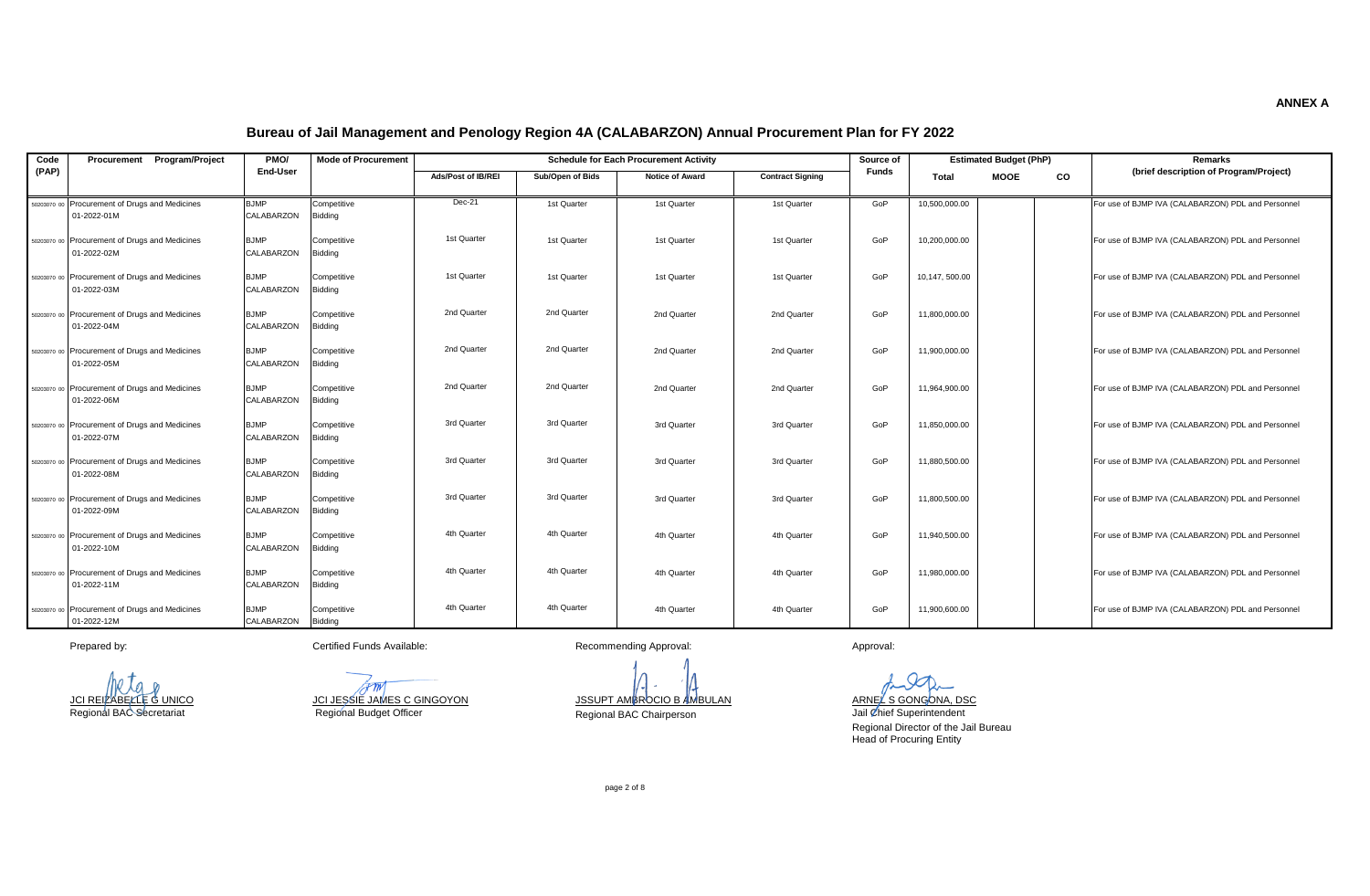| Code  | <b>Program/Project</b><br>Procurement                             | PMO/                      | Mode of                       |                           |                  | <b>Schedule for Each Procurement Activity</b> |                         | Source of    |              | <b>Estimated Budget (PhP)</b> |           | Remarks                                |
|-------|-------------------------------------------------------------------|---------------------------|-------------------------------|---------------------------|------------------|-----------------------------------------------|-------------------------|--------------|--------------|-------------------------------|-----------|----------------------------------------|
| (PAP) |                                                                   | End-User                  | Procurement                   | <b>Ads/Post of IB/REI</b> | Sub/Open of Bids | <b>Notice of Award</b>                        | <b>Contract Signing</b> | <b>Funds</b> | <b>Total</b> | <b>MOOE</b>                   | <b>CO</b> | (brief description of Program/Project) |
|       | 50203990 00 Procurement of Rehabilitation Supplies<br>02-2022-01R | PDL of<br><b>BJMP IVA</b> | Competitive<br><b>Bidding</b> | $Dec-21$                  | 1st Quarter      | 1st Quarter                                   | 1st Quarter             | GoP          | 2,123,000.00 |                               |           | For use of BJMP IVA (CALABARZON) PDL   |
|       | 50203990 00 Procurement of Rehabilitation Supplies<br>02-2022-02R | PDL of<br><b>BJMP IVA</b> | Competitive<br>Bidding        | 1st Quarter               | 1st Quarter      | 1st Quarter                                   | 1st Quarter             | GoP          | 2.090.000.00 |                               |           | For use of BJMP IVA (CALABARZON) PDL   |
|       | 50203990 00 Procurement of Rehabilitation Supplies<br>02-2022-03R | PDL of<br><b>BJMP IVA</b> | Competitive<br><b>Bidding</b> | 1st Quarter               | 1st Quarter      | 1st Quarter                                   | 1st Quarter             | GoP          | 2.232.000.00 |                               |           | For use of BJMP IVA (CALABARZON) PDL   |
|       | 50203990 00 Procurement of Rehabilitation Supplies<br>02-2022-04R | PDL of<br><b>BJMP IVA</b> | Competitive<br><b>Bidding</b> | 2nd Quarter               | 2nd Quarter      | 2nd Quarter                                   | 2nd Quarter             | GoP          | 1,500,000.00 |                               |           | For use of BJMP IVA (CALABARZON) PDL   |
|       | 50203990 00 Procurement of Rehabilitation Supplies<br>02-2022-05R | PDL of<br><b>BJMP IVA</b> | Competitive<br><b>Bidding</b> | 2nd Quarter               | 2nd Quarter      | 2nd Quarter                                   | 2nd Quarter             | GoP          | 1.638.000.00 |                               |           | For use of BJMP IVA (CALABARZON) PDL   |
|       | 50203990 00 Procurement of Rehabilitation Supplies<br>02-2022-06R | PDL of<br><b>BJMP IVA</b> | Competitive<br>Bidding        | 2nd Quarter               | 2nd Quarter      | 2nd Quarter                                   | 2nd Quarter             | GoP          | 1.544.400.00 |                               |           | For use of BJMP IVA (CALABARZON) PDL   |
|       | 50203990 00 Procurement of Rehabilitation Supplies<br>02-2022-07R | PDL of<br><b>BJMP IVA</b> | Competitive<br>Biddina        | 3rd Quarter               | 3rd Quarter      | 3rd Quarter                                   | 3rd Quarter             | GoP          | 1.550.550.00 |                               |           | For use of BJMP IVA (CALABARZON) PDL   |
|       | 50203990 00 Procurement of Rehabilitation Supplies<br>02-2022-08R | PDL of<br><b>BJMP IVA</b> | Competitive<br><b>Bidding</b> | 3rd Quarter               | 3rd Quarter      | 3rd Quarter                                   | 3rd Quarter             | GoP          | 1.598.000.00 |                               |           | For use of BJMP IVA (CALABARZON) PDL   |
|       | 50203990 00 Procurement of Rehabilitation Supplies<br>02-2022-09R | PDL of<br><b>BJMP IVA</b> | Competitive<br><b>Bidding</b> | 3rd Quarter               | 3rd Quarter      | 3rd Quarter                                   | 3rd Quarter             | GoP          | 1,588,000.00 |                               |           | For use of BJMP IVA (CALABARZON) PDL   |
|       | 50203990 00 Procurement of Rehabilitation Supplies<br>02-2022-10R | PDL of<br><b>BJMP IVA</b> | Competitive<br><b>Bidding</b> | 4th Quarter               | 4th Quarter      | 4th Quarter                                   | 4th Quarter             | GoP          | 1.580.600.00 |                               |           | For use of BJMP IVA (CALABARZON) PDL   |
|       | 50203990 00 Procurement of Rehabilitation Supplies<br>02-2022-11R | PDL of<br><b>BJMP IVA</b> | Competitive<br><b>Bidding</b> | 4th Quarter               | 4th Quarter      | 4th Quarter                                   | 4th Quarter             | GoP          | 1.595.000.00 |                               |           | For use of BJMP IVA (CALABARZON) PDL   |
|       | 50203990 00 Procurement of Rehabilitation Supplies<br>02-2022-03R | PDL of<br><b>BJMP IVA</b> | Competitive<br><b>Bidding</b> | 4th Quarter               | 4th Quarter      | 4th Quarter                                   | 4th Quarter             | GoP          | 1,585,000.00 |                               |           | For use of BJMP IVA (CALABARZON) PDL   |

Prepared by: example and the Certified Funds Available: Recommending Approval: Approval: Approval: Approval:

Pm JCI JESSIE JAMES C GINGOYON JSSUPT AMBROCIO B AMBULAN ARNEL S GONGONA, DSC Regional BAC Secretariat Head Regional BAC Chairperson Regional Budget Officer

Jail Chief Superintendent Regional Director of the Jail Bureau Head of Procuring Entity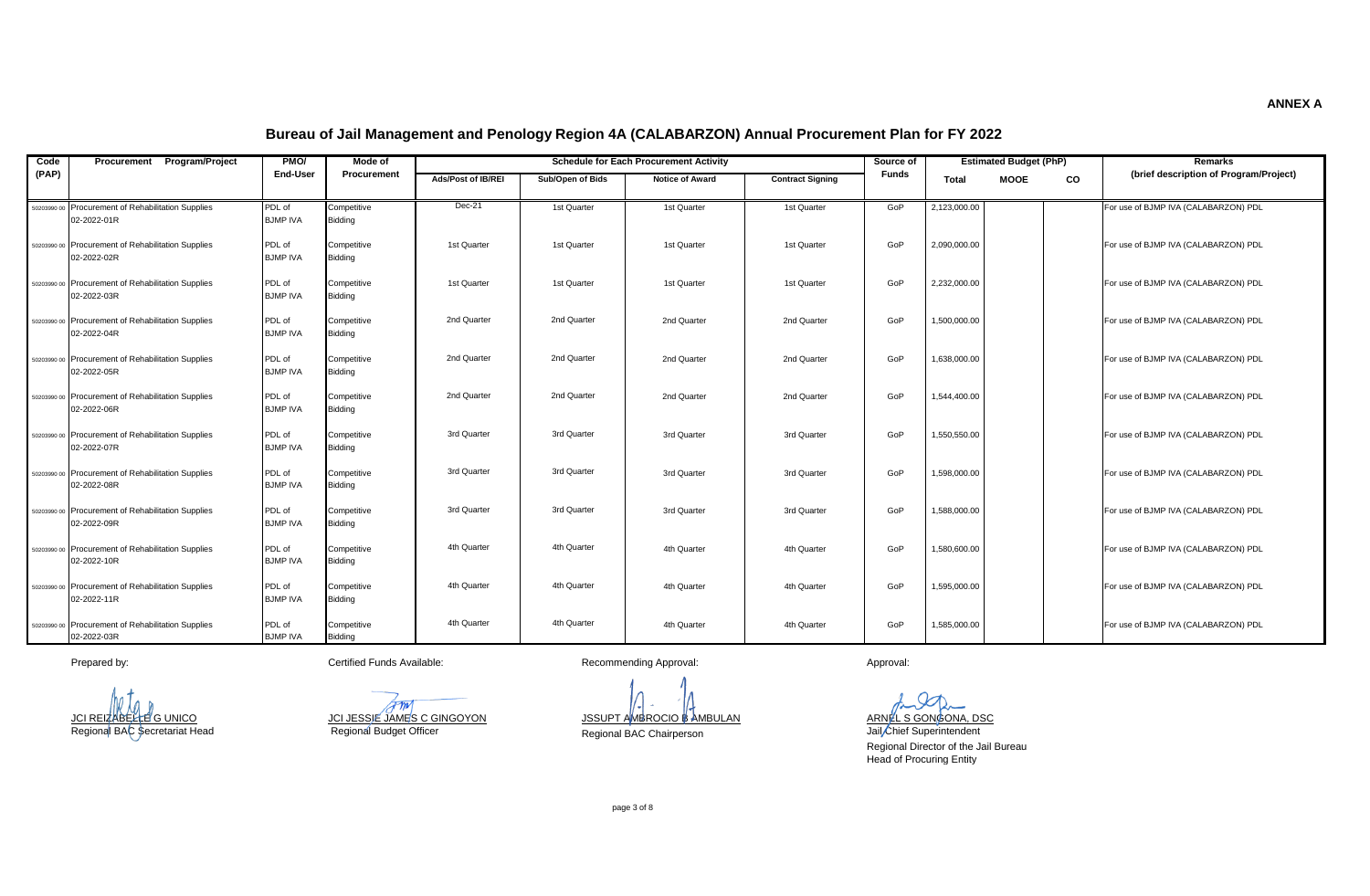| Code        | Procurement Program/Project                                                     | PMO/<br>End-                      | <b>Mode of Procurement</b> |                    |                  | <b>Schedule for Each Procurement Activity</b> |                         | Source of    |               | <b>Estimated Budget (PhP)</b> |           | Remarks                                                               |
|-------------|---------------------------------------------------------------------------------|-----------------------------------|----------------------------|--------------------|------------------|-----------------------------------------------|-------------------------|--------------|---------------|-------------------------------|-----------|-----------------------------------------------------------------------|
| (PAP)       |                                                                                 | User                              |                            | Ads/Post of IB/REI | Sub/Open of Bids | <b>Notice of Award</b>                        | <b>Contract Signing</b> | <b>Funds</b> | Total         | <b>MOOE</b>                   | <b>CO</b> | (brief description of Program/Project)                                |
| 50213040 01 | Extension of 3rd Floor of the<br>Regional Office-CALABARZON                     | <b>BJMP</b><br>CALABARZON         | Small Value<br>Procurement | 1st Quarter        | 1st Quarter      | 1st Quarter                                   | 1st Quarter             | GoP          | 990,000.00    |                               |           | To have a Better Area and Space for Regional Offices                  |
|             | 50213040 01 Construction of Perimeter Fence of<br>Trece Martires Municipal Jail | PDL of<br>BJMP CALABARZON Bidding | Competitive                | 1st Quarter        | 1st Quarter      | 1st Quarter                                   | 1st Quarter             | GoP          | 8,500,000.00  |                               |           | To strengthen the security fence of the facility                      |
|             | 50213040.01 Construction of Perimeter Fence of<br>Batangas City Jail            | PDL of<br>BJMP CALABARZON Bidding | Competitive                | 1st Quarter        | 1st Quarter      | 1st Quarter                                   | 1st Quarter             | GoP          | 9,251,210.99  |                               |           | To strengthen the security fence of the facility                      |
|             | 50213040 01 Construction of Perimeter Fence of<br>San Pablo City Jail           | PDL of<br><b>BJMP CALABARZON</b>  | Competitive<br>Bidding     | 1st Quarter        | 1st Quarter      | 1st Quarter                                   | 1st Quarter             | GoP          | 15,276,791.97 |                               |           | To strengthen the security fence of the facility                      |
|             | 50213040 01 Riprapping of the Eastern Portion of<br>Gumaca District Jail        | PDL of<br>BJMP CALABARZON Bidding | Competitive                | 2nd Quarter        | 2nd Quarter      | 2nd Quarter                                   | 2nd Quarter             | GoP          | 1,200,000.00  |                               |           | To strengthen the security fence of the facility                      |
|             | 50213040 01 Improvement of 2nd Floor of the<br>Regional Office CALABARZON       | <b>BJMP</b><br>CALABARZON         | Small Value<br>Procurement | 2nd Quarter        | 2nd Quarter      | 2nd Quarter                                   | 2nd Quarter             | GoP          | 1,500,000.00  |                               |           | For Maintenance of the Regional Office Building                       |
|             | 50213040 01 Upgrading of Electrical Supply of the<br>Regional Office CALABARZON | <b>BJMP</b><br>CALABARZON         | Competitive<br>Bidding     | 3rd Quarter        | 3rd Quarter      | 3rd Quarter                                   | 3rd Quarter             | GoP          | 1.800.000.00  |                               |           | For Maintenance of the Regional Office Building                       |
|             | 50213040 01 Upgrading of Water System of the<br>Regional Office CALABARZON      | <b>BJMP</b><br>CALABARZON         | Small Value<br>Procurement | 3rd Quarter        | 3rd Quarter      | 3rd Quarter                                   | 3rd Quarter             | GoP          | 500,000.00    |                               |           | For Maintenance of the Regional Office Building                       |
|             | 50213040 01 Phase 2 of Conference Hall                                          | <b>BJMP</b><br>CALABARZON         | Competitive<br>Bidding     | 3rd Quarter        | 3rd Quarter      | 3rd Quarter                                   | 3rd Quarter             | GoP          | 1,800,000.00  |                               |           | To have a conducive place for conferences, seminars and<br>assemblies |
|             | 50213040 01 Installation of Car Lift                                            | <b>BJMP</b><br>CALABARZON         | Competitive<br>Bidding     | 3rd Quarter        | 3rd Quarter      | 3rd Quarter                                   | 3rd Quarter             | GoP          | 1,228,000.00  |                               |           | To have a better space to accommodate vehicles for parking            |
|             | 50213040 01 Renovation of Legal, IPD and ICTM Offices                           | <b>BJMP</b><br>CALABARZON         | Competitive<br>Bidding     | 4th Quarter        | 4th Quarter      | 4th Quarter                                   | 4th Quarter             |              | 1.500.000.00  |                               |           | To have more conducive and better space for offices                   |
|             | 50213040 01 Renovation of Regional Office Kitchen                               | <b>BJMP</b><br>CALABARZON         | Competitive<br>Bidding     | 4th Quarter        | 4th Quarter      | 4th Quarter                                   | 4th Quarter             |              | 500,000.00    |                               |           | To have an improve and bigger space for kitchen area                  |
|             |                                                                                 |                                   |                            |                    |                  |                                               |                         |              |               |                               |           |                                                                       |

Prepared by: Certified Funds Available: Recommending Approval: Approval: Approval: Approval:

⁄r m/

JCI REIZABELLE G UNICO JCI JESSIE JAMES C GINGOYON JSSUPT AMBROCIO B AMBULAN ARNEL S GONGONA, DSC Regional BAC Secretariat Regional BAC Chairperson Regional Budget Officer

ARMEL S GONGONA, DSC<br>Jail Chief Superintendent Regional Director of the Jail Bureau Head of Procuring Entity

page 4 of 8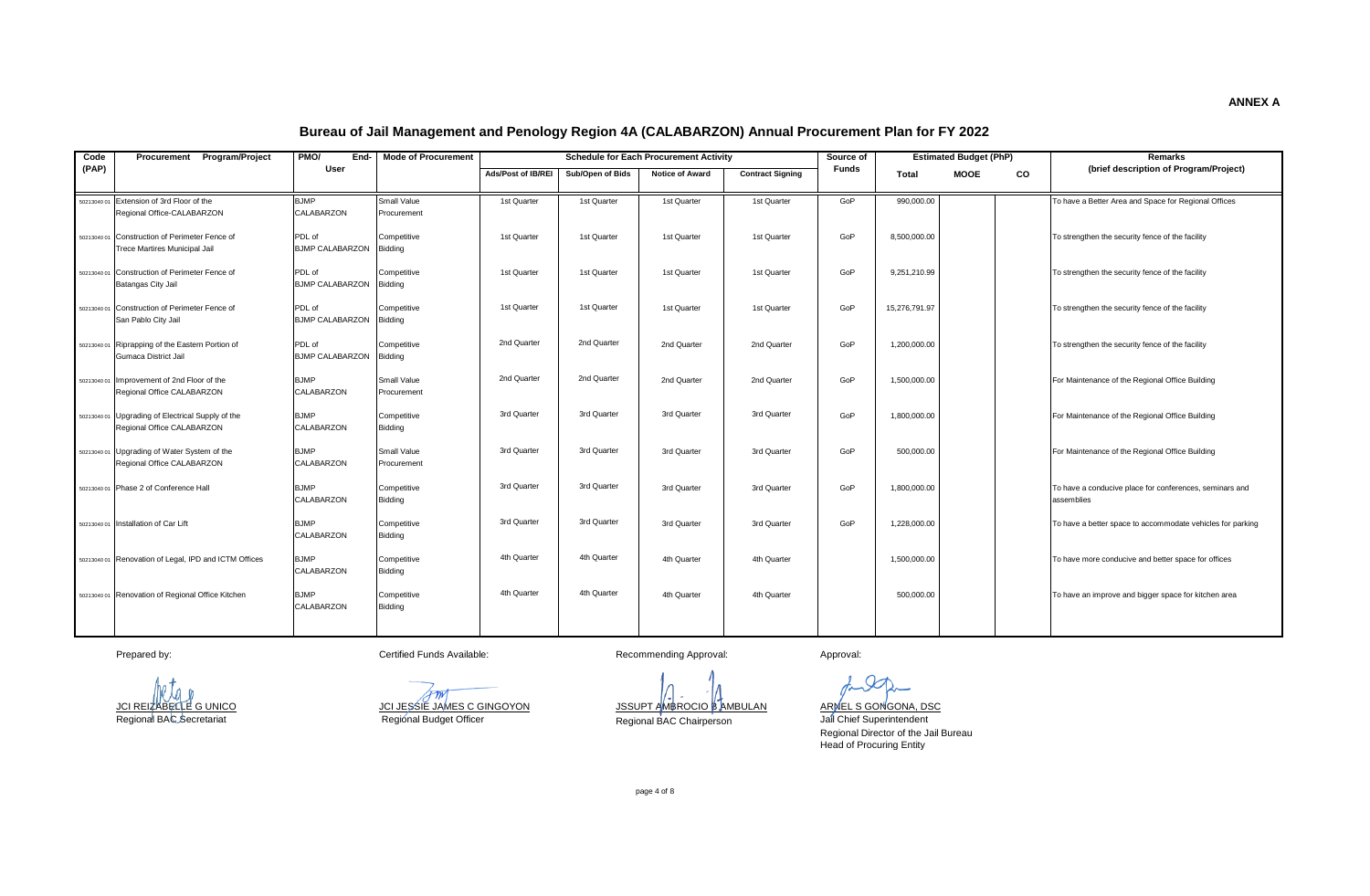| Code  | Procurement Program/Project                                 | PMO/                           | Mode of     |                           |                  | <b>Schedule for Each Procurement Activity</b> |                         | Source of    |              | <b>Estimated Budget (PhP)</b> |    | Remarks                                |
|-------|-------------------------------------------------------------|--------------------------------|-------------|---------------------------|------------------|-----------------------------------------------|-------------------------|--------------|--------------|-------------------------------|----|----------------------------------------|
| (PAP) |                                                             | <b>End-User</b>                | Procurement | <b>Ads/Post of IB/REI</b> | Sub/Open of Bids | <b>Notice of Award</b>                        | <b>Contract Signing</b> | <b>Funds</b> | <b>Total</b> | <b>MOOE</b>                   | CO | (brief description of Program/Project) |
|       | 50203010 00 Office Supplies for the month of January 2022   | different offices<br>and jails | Shopping    | 1st Quarter               | 1st Quarter      | 1st Quarter                                   | 1st Quarter             | GoP          | 831,600.00   |                               |    | For use at different offices and jails |
|       | 50203010 00 Office Supplies for the month of February 2022  | different offices<br>and jails | Shopping    | 1st Quarter               | 1st Quarter      | 1st Quarter                                   | 1st Quarter             | GoP          | 820.050.00   |                               |    | For use at different offices and jails |
|       | 50203010 00 Office Supplies for the month of March 2022     | different offices<br>and jails | Shopping    | 1st Quarter               | 1st Quarter      | 1st Quarter                                   | 1st Quarter             | GoP          | 829.290.00   |                               |    | For use at different offices and jails |
|       | 50203010 00 Office Supplies for the month of April 2022     | different offices<br>and jails | Shopping    | 2nd Quarter               | 2nd Quarter      | 2nd Quarter                                   | 2nd Quarter             | GoP          | 838,530.00   |                               |    | For use at different offices and jails |
|       | 50203010 00 Office Supplies for the month of May 2022       | different offices<br>and jails | Shopping    | 2nd Quarter               | 2nd Quarter      | 2nd Quarter                                   | 2nd Quarter             | GoP          | 829,290.00   |                               |    | For use at different offices and jails |
|       | 50203010 00 Office Supplies for the month of June 2022      | different offices<br>and jails | Shopping    | 2nd Quarter               | 2nd Quarter      | 2nd Quarter                                   | 2nd Quarter             | GoP          | 833,910.00   |                               |    | For use at different offices and jails |
|       | 50203010 00 Office Supplies for the month of July 2022      | different offices<br>and jails | Shopping    | 3rd Quarter               | 3rd Quarter      | 3rd Quarter                                   | 3rd Quarter             | GoP          | 838,530.00   |                               |    | For use at different offices and jails |
|       | 50203010 00 Office Supplies for the month of August 2022    | different offices<br>and jails | Shopping    | 3rd Quarter               | 3rd Quarter      | 3rd Quarter                                   | 3rd Quarter             | GoP          | 825,825.00   |                               |    | For use at different offices and jails |
|       | 50203010 00 Office Supplies for the month of September 2022 | different offices<br>and jails | Shopping    | 3rd Quarter               | 3rd Quarter      | 3rd Quarter                                   | 3rd Quarter             | GoP          | 830,445.00   |                               |    | For use at different offices and jails |
|       | 50203010 00 Office Supplies for the month of October 2022   | different offices<br>and jails | Shopping    | 4th Quarter               | 4th Quarter      | 4th Quarter                                   | 4th Quarter             | GoP          | 836,220.00   |                               |    | For use at different offices and jails |
|       | 50203010 00 Office Supplies for the month of November 2022  | different offices<br>and jails | Shopping    | 4th Quarter               | 4th Quarter      | 4th Quarter                                   | 4th Quarter             | GoP          | 835,065.00   |                               |    | For use at different offices and jails |
|       | 50203010.00 Office Supplies for the month of December 2022  | different offices<br>and jails | Shopping    | 4th Quarter               | 4th Quarter      | 4th Quarter                                   | 4th Quarter             | GoP          | 838,530.00   |                               |    | For use at different offices and jails |

Regional Budget Officer

Prepared by: example and the Certified Funds Available: Certified Funds Available: Recommending Approval: Approval: Approval:

JCI REIZABELLE G UNICO JCI JESSIE JAMES C GINGOYON JSSUPT AMBROCIO B AMBULAN ARNEL S GONGONA, DSC

Regional BAC Secretariat Regional BAC Chairperson

Jail Chief Superintendent Regional Director of the Jail Bureau Head of Procuring Entity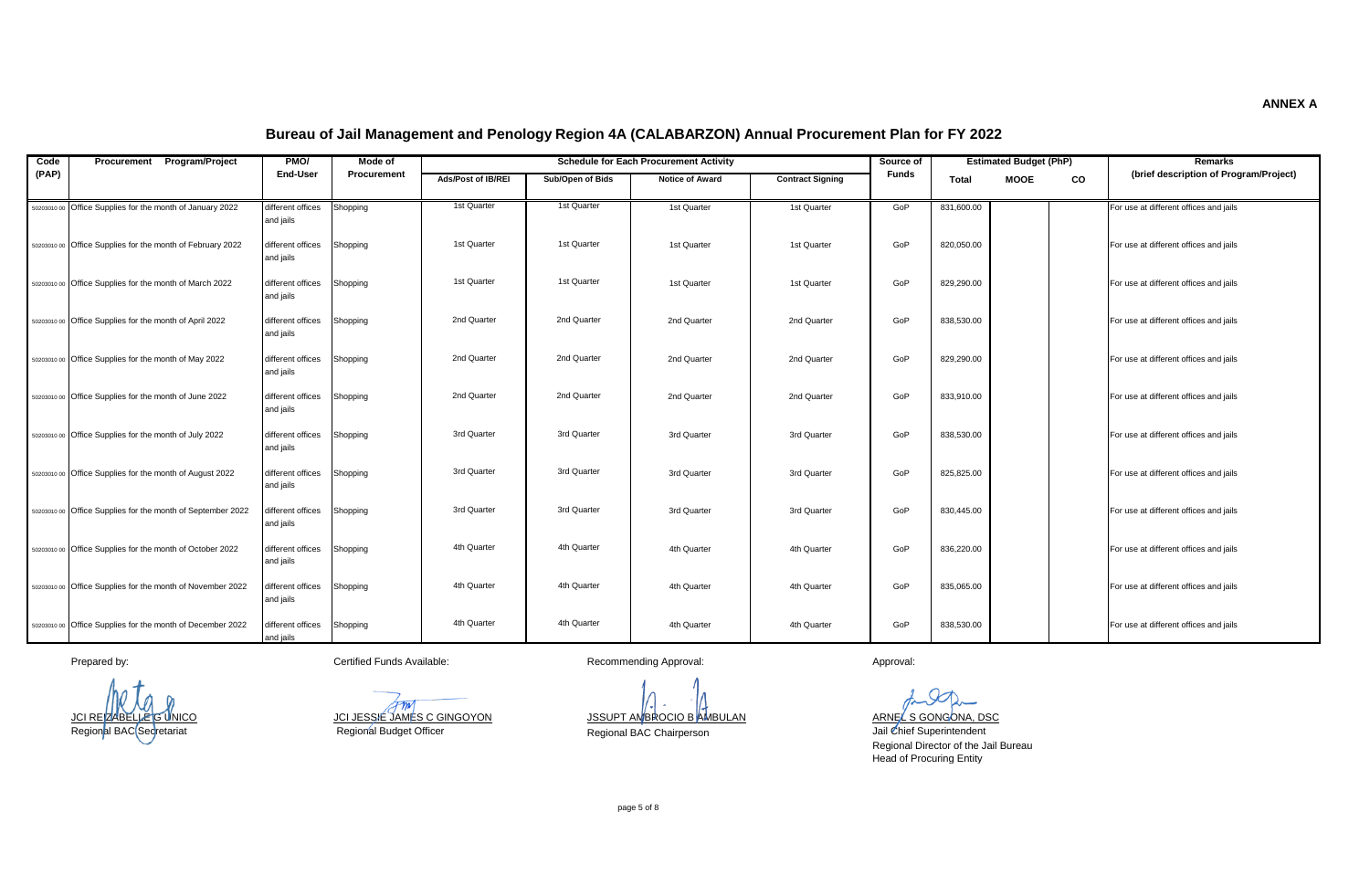| Code  | Program/Project<br>Procurement                                           | PMO/<br>Mode of                |                   |                    |                  | <b>Schedule for Each Procurement Activity</b> |                         | Source of    |            | <b>Estimated Budget (PhP)</b> |           | <b>Remarks</b>                         |
|-------|--------------------------------------------------------------------------|--------------------------------|-------------------|--------------------|------------------|-----------------------------------------------|-------------------------|--------------|------------|-------------------------------|-----------|----------------------------------------|
| (PAP) |                                                                          | End-User                       | Procurement       | Ads/Post of IB/REI | Sub/Open of Bids | <b>Notice of Award</b>                        | <b>Contract Signing</b> | <b>Funds</b> | Total      | <b>MOOE</b>                   | <b>CO</b> | (brief description of Program/Project) |
|       | 50203010 00 Procurement of the ICT Equipment:                            | different offices              | Public            | 1st Quarter        | 1st Quarter      | 1st Quarter                                   | 1st Quarter             | GoP          | <b>CMI</b> |                               |           | For use at different offices and jails |
|       | Handheld Radio                                                           | and jails                      | Bidding           |                    |                  |                                               |                         |              |            |                               |           |                                        |
|       | 50203010 00 Procurement of the ICT Equipment:<br>Handheld Radio          | different offices<br>and jails | Public<br>Bidding | 1st Quarter        | 1st Quarter      | 1st Quarter                                   | 1st Quarter             | GoP          | CMI        |                               |           | For use at different offices and jails |
|       | 50203010.00 Procurement of the ICT Equipment:<br><b>CCTV Camera</b>      | different offices<br>and jails | Public<br>Bidding | 1st Quarter        | 1st Quarter      | 1st Quarter                                   | 1st Quarter             | GoP          | CMI        |                               |           | For use at different offices and jails |
|       | 50203010.00 Procurement of the ICT Equipment:<br>Desktop Computer        | different offices<br>and jails | Public<br>Bidding | 1st Quarter        | 1st Quarter      | 1st Quarter                                   | 1st Quarter             | GoP          | CMI        |                               |           | For use at different offices and jails |
|       | 50203010 00 Procurement of the ICT Equipment:<br>Laptop Computer         | different offices<br>and jails | Public<br>Bidding | 1st Quarter        | 1st Quarter      | 1st Quarter                                   | 1st Quarter             | GoP          | CMI        |                               |           | For use at different offices and jails |
|       | 50203010.00 Procurement of the ICT Equipment:<br>Printer                 | different offices<br>and jails | Public<br>Bidding | 1st Quarter        | 1st Quarter      | 1st Quarter                                   | 1st Quarter             | GoP          | CMI        |                               |           | For use at different offices and jails |
|       | 50203010.00 Procurement of the ICT Equipment:<br>Scanner                 | different offices<br>and jails | Public<br>Bidding | 1st Quarter        | 1st Quarter      | 1st Quarter                                   | 1st Quarter             | GoP          | <b>CMI</b> |                               |           | For use at different offices and jails |
|       | 50203010 00 Procurement of the ICT Equipment:<br><b>Biometric Device</b> | different offices<br>and jails | Public<br>Bidding | 1st Quarter        | 1st Quarter      | 1st Quarter                                   | 1st Quarter             | GoP          | CMI        |                               |           | For use at different offices and jails |
|       | 50203010.00 Procurement of the ICT Equipment:<br><b>Digital Camera</b>   | different offices<br>and jails | Public<br>Bidding | 1st Quarter        | 1st Quarter      | 1st Quarter                                   | 1st Quarter             | GoP          | CMI        |                               |           | For use at different offices and jails |
|       | 50203010 00 Procurement of the ICT Equipment:<br><b>Repeter System</b>   | different offices<br>and jails | Public<br>Bidding | 1st Quarter        | 1st Quarter      | 1st Quarter                                   | 1st Quarter             | GoP          | CMI        |                               |           | For use at different offices and jails |
|       | 50203010 00 Procurement of the ICT Equipment:<br><b>Body Camera</b>      | different offices<br>and jails | Public<br>Bidding | 1st Quarter        | 1st Quarter      | 1st Quarter                                   | 1st Quarter             | GoP          | CMI        |                               |           | For use at different offices and jails |
|       | 50203010.00 Procurement of the ICT Equipment:<br><b>Base Radio</b>       | different offices<br>and jails | Public<br>Bidding | 1st Quarter        | 1st Quarter      | 1st Quarter                                   | 1st Quarter             | GoP          | CMI        |                               |           | For use at different offices and jails |

Regional Budget Officer

Prepared by: example and the Certified Funds Available: Certified Funds Available: Recommending Approval: Approval: Approval:

JCI REIZABELLE G UNICO JCI JESSIE JAMES C GINGOYON JSSUPT AMBROCIO B AMBULAN ARNEL S GONGONA, DSC Regional BAC Chairperson

Jail Chief Superintendent Regional Director of the Jail Bureau Head of Procuring Entity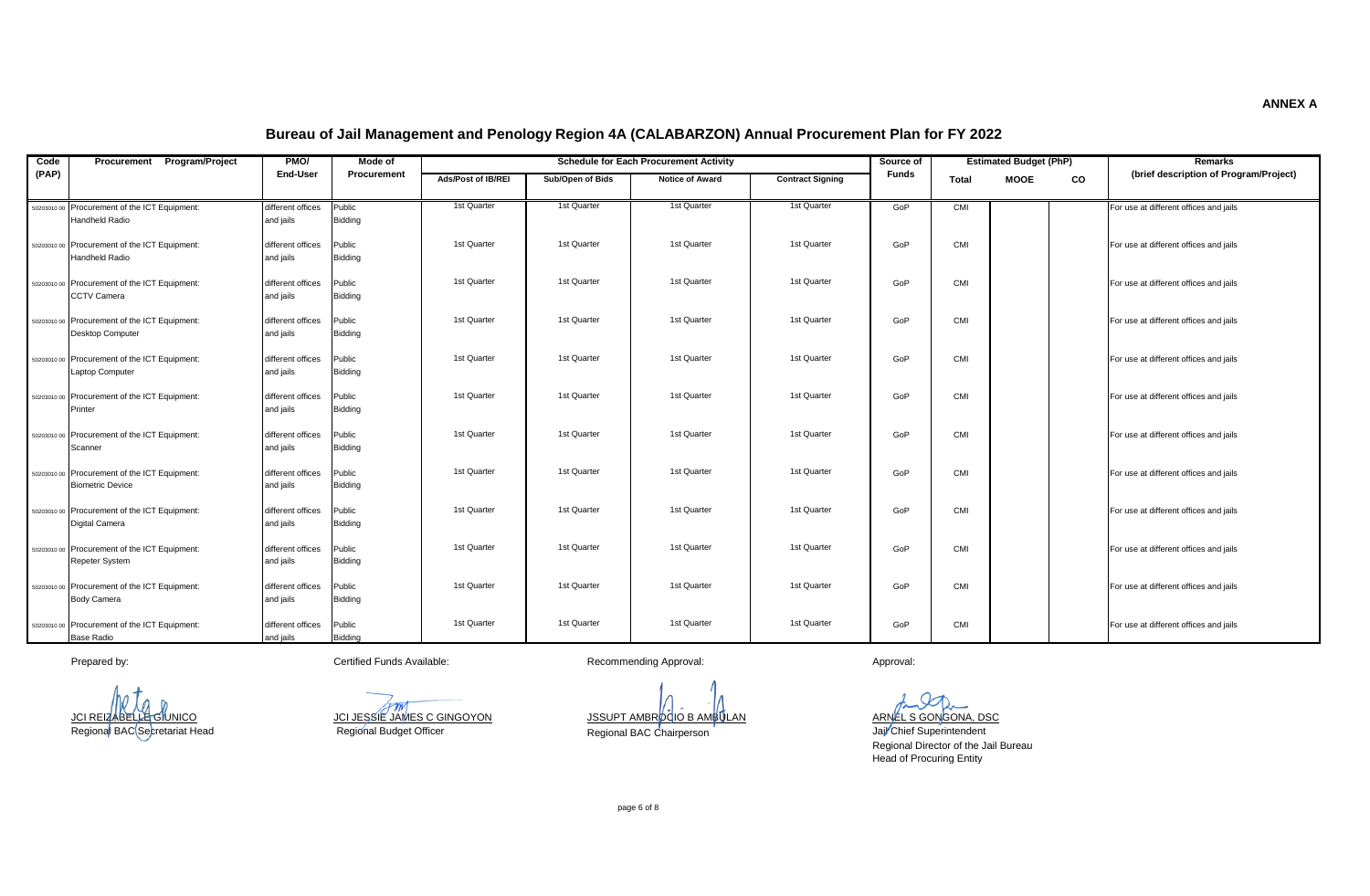| Code  | Procurement Program/Project                   | PMO/              | Mode of                    |                    |                  | <b>Schedule for Each Procurement Activity</b> |                         | Source of    |              | <b>Estimated Budget (PhP)</b> |    | Remarks                                |
|-------|-----------------------------------------------|-------------------|----------------------------|--------------------|------------------|-----------------------------------------------|-------------------------|--------------|--------------|-------------------------------|----|----------------------------------------|
| (PAP) |                                               | End-User          | Procurement                | Ads/Post of IB/REI | Sub/Open of Bids | <b>Notice of Award</b>                        | <b>Contract Signing</b> | <b>Funds</b> | <b>Total</b> | <b>MOOE</b>                   | CO | (brief description of Program/Project) |
|       |                                               |                   |                            |                    |                  |                                               |                         |              |              |                               |    |                                        |
|       | 50203010 00 Procurement of the ICT Equipment: | different offices | Public                     | 1st Quarter        | 1st Quarter      | 1st Quarter                                   | 1st Quarter             | GoP          | CMI          |                               |    | For use at different offices and jails |
|       | Mobile Radio                                  | and jails         | Bidding                    |                    |                  |                                               |                         |              |              |                               |    |                                        |
|       | 50203010 00 Procurement of the ICT Equipment: | different offices | Public                     | 1st Quarter        | 1st Quarter      | 1st Quarter                                   | 1st Quarter             | GoP          | CMI          |                               |    | For use at different offices and jails |
|       | Other ICT Equipment                           | and jails         | Bidding                    |                    |                  |                                               |                         |              |              |                               |    |                                        |
|       |                                               |                   |                            |                    |                  |                                               |                         |              |              |                               |    |                                        |
|       |                                               |                   |                            |                    |                  |                                               |                         |              |              |                               |    |                                        |
|       |                                               |                   |                            |                    |                  |                                               |                         |              |              |                               |    |                                        |
|       |                                               |                   |                            |                    |                  |                                               |                         |              |              |                               |    |                                        |
|       |                                               |                   |                            |                    |                  |                                               |                         |              |              |                               |    |                                        |
|       |                                               |                   |                            |                    |                  |                                               |                         |              |              |                               |    |                                        |
|       |                                               |                   |                            |                    |                  |                                               |                         |              |              |                               |    |                                        |
|       |                                               |                   |                            |                    |                  |                                               |                         |              |              |                               |    |                                        |
|       |                                               |                   |                            |                    |                  |                                               |                         |              |              |                               |    |                                        |
|       |                                               |                   |                            |                    |                  |                                               |                         |              |              |                               |    |                                        |
|       |                                               |                   |                            |                    |                  |                                               |                         |              |              |                               |    |                                        |
|       |                                               |                   |                            |                    |                  |                                               |                         |              |              |                               |    |                                        |
|       |                                               |                   |                            |                    |                  |                                               |                         |              |              |                               |    |                                        |
|       |                                               |                   |                            |                    |                  |                                               |                         |              |              |                               |    |                                        |
|       |                                               |                   |                            |                    |                  |                                               |                         |              |              |                               |    |                                        |
|       |                                               |                   |                            |                    |                  |                                               |                         |              |              |                               |    |                                        |
|       |                                               |                   |                            |                    |                  |                                               |                         |              |              |                               |    |                                        |
|       |                                               |                   |                            |                    |                  |                                               |                         |              |              |                               |    |                                        |
|       |                                               |                   |                            |                    |                  |                                               |                         |              |              |                               |    |                                        |
|       |                                               |                   |                            |                    |                  |                                               |                         |              |              |                               |    |                                        |
|       |                                               |                   |                            |                    |                  |                                               |                         |              |              |                               |    |                                        |
|       |                                               |                   |                            |                    |                  |                                               |                         |              |              |                               |    |                                        |
|       |                                               |                   |                            |                    |                  |                                               |                         |              |              |                               |    |                                        |
|       |                                               |                   |                            |                    |                  |                                               |                         |              |              |                               |    |                                        |
|       |                                               |                   |                            |                    |                  |                                               |                         |              |              |                               |    |                                        |
|       |                                               |                   |                            |                    |                  |                                               |                         |              |              |                               |    |                                        |
|       |                                               |                   |                            |                    |                  |                                               |                         |              |              |                               |    |                                        |
|       |                                               |                   |                            |                    |                  |                                               |                         |              |              |                               |    |                                        |
|       | Prepared by:                                  |                   | Certified Funds Available: |                    |                  | Recommending Approval:                        |                         | Approval:    |              |                               |    |                                        |

<u>JCI REIZABELLE GUNICO JOU SESSIE JAMES C GINGOYON JSSUPT AMBROCIO B AMBULAN ARNEL S GONGONA, DSC</u>

Regional BAC Secretariat Head **Regional Budget Officer** Regional Buchairperson **Budget Officer Regional Buchairperson** 

Regional Director of the Jail Bureau Head of Procuring Entity

page 7 of 8